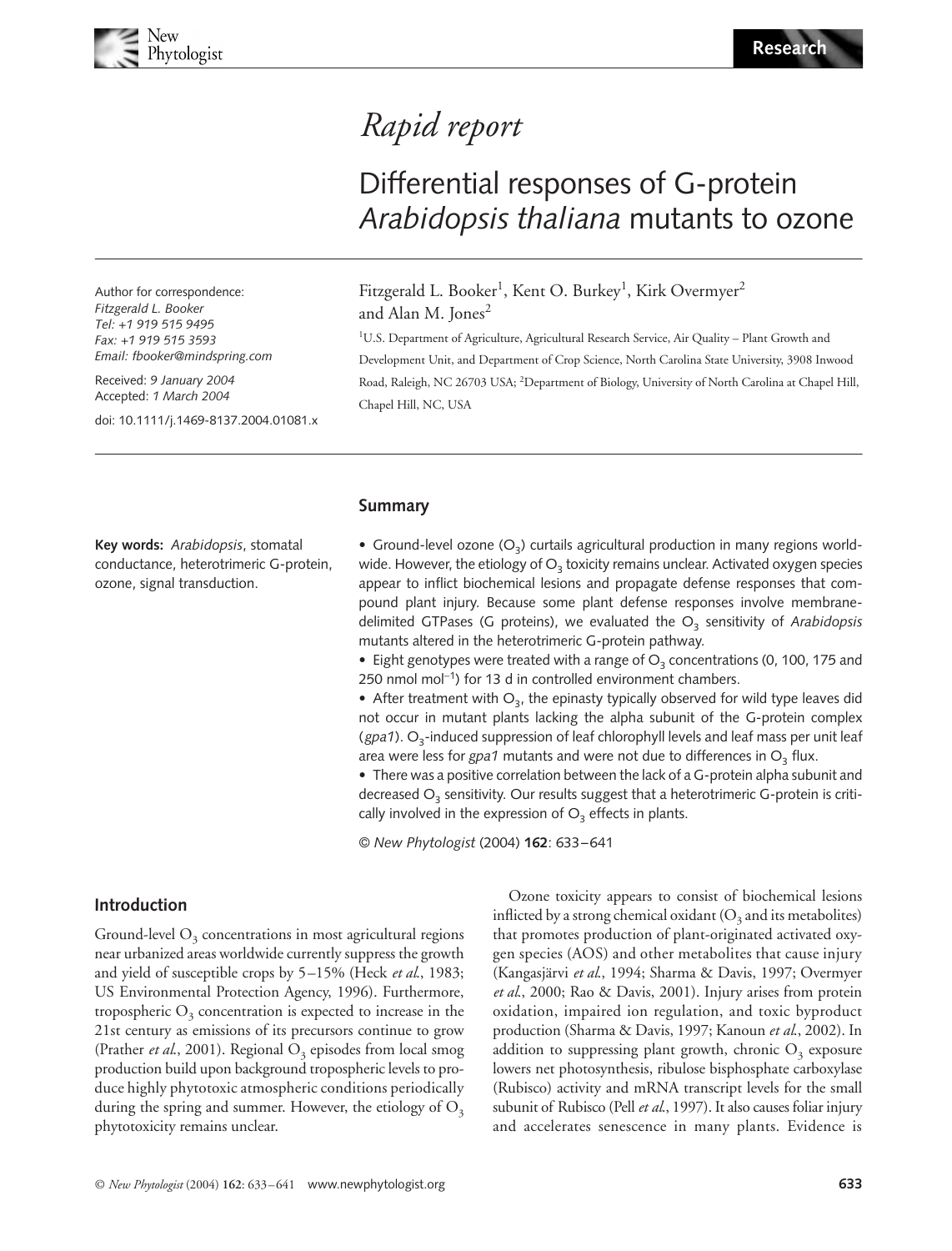accumulating that responses to  $O_3$  are modulated by ethylene, jasmonic and salicylic acid levels, and the interactions among their signaling pathways (Kangasjärvi *et al*., 1994; Sharma *et al*., 1996; Pell *et al*., 1997; Koch *et al*., 2000; Overmyer *et al*., 2000; Rao *et al*., 2000; Rao & Davis, 2001; Rao *et al*., 2002; Overmyer *et al*., 2003; Tamaoki *et al*., 2003; Vahala *et al*., 2003). For example, *Arabidopsis* mutants that overproduce ethylene (*eto1*) or are insensitive to jasmonic acid  $(jar1)$  are more extensively injured by  $O<sub>3</sub>$  than Columbia wildtype plants (Overmyer *et al*., 2000; Rao *et al*., 2000; Tamaoki *et al.*, 2003). Ethylene acts as a promoting factor for  $O_3$ injury, whereas jasmonates might have a role in minimizing injury (Overmyer *et al*., 2000; Overmyer *et al*., 2003).

Ozone is believed to be perceived by the plant in the extracellular space (Kangasjärvi *et al*., 1994). Questions remain, however, regarding the signal transduction mechanisms involved in putative  $O_3$ -elicited responses. Especially, early events transmitting information of  $O<sub>3</sub>$  perception into the cell remain unknown. We hypothesize that membrane-bound GTPases (G-proteins) that transduce extracellular signals to intracellular receptors are involved. G-proteins are thought to be involved in interactions with plant hormones such as auxin and with plant defense responses to wounding or pathogen infection (Assmann, 2002; Jones, 2002). The binding of  $O_3$ , or more likely an  $O_3$ -derived reaction product, to a G-protein receptor could activate the protein and initiate a signal cascade process that activates target proteins in this signal transduction. The objective of this study was to test directly whether the *Arabi-* $\omega$ *dopsis* G-protein complex is involved in  $O<sub>3</sub>$  signal transduction.

#### **Methods and Materials**

#### Plant culture and  $O_3$  treatment conditions

Five G-protein null mutants (Jones, 2002; Chen *et al*., 2003; Jones *et al.*, 2003; Ullah *et al.*, 2003), two O<sub>3</sub>-sensitive mutants (*rcd1* and *eto1*) (Overmyer *et al*., 2000; Rao *et al*., 2002; Tamaoki *et al*., 2003), all in ecotype Columbia (Col-O) background, and Col-O were used in this study. *gpa1–3* and *gpa1–4* are transcript null mutants in the single canonical G alpha subunit gene (Jones *et al*., 2003), *rgs1–1* and *rgs1–2* are null mutants of the gene encoding the single Regulator of G Signaling (Chen *et al*., 2003), and *gcr1–1* and *gcr1–2* are null mutants of the gene encoding a candidate G protein coupled receptor (J.-G. Chen *et al.*, unpublished). A transcript null mutant in the G beta subunit gene (*agb1–2*) and a double-null mutant (*gpa1–4*, *agb1–2*) (Jones *et al*., 2003) were also tested.

Plants were grown individually in 100-ml pots containing a 3 : 2 : 1 mixture of Pro-Mix BX (Premier Horticulture, Inc., Quakertown, PA, USA), perlite and sand in a growth chamber at 23 $^{\circ}$ C, 300 µmol m<sup>-2</sup> s<sup>-1</sup> photosynthetic photon fluence rate (PPFR), 8/16 h light/dark cycle and 50% relative humidity (RH) for 21 d. Before planting, the growth medium was fertilized with an aqueous solution containing  $0.7 g$  l<sup>−1</sup> of

soluble fertilizer (20-20-20, N-P-K) (Peters Professional, Scotts-Sierra Horticultural Products Co., Marysville, OH, USA). Plants were then transferred to four  $0.8 \text{ m}^3$  continuous-stirred tank reactor chambers (CSTRs) (Rogers *et al*., 1977) located in a controlled environment chamber in the NC State University Phytotron. CSTRs are cylindrical, Teflon-covered chambers designed for the rapid mixing of treatment gases with charcoalfiltered air. After placement in CSTRs, plants were acclimated at 23°C, 300 µmol m<sup>-2</sup> s<sup>-1</sup> PPFR, 12/12 h light/dark cycle, and 50% RH for 4–7 d. Plants were then exposed to 0, 100, 175 and 250 nmol O<sub>3</sub> mol<sup>-1</sup> 7 h daily for 13 d. Ozone was produced by electrostatic discharge in dry  $O<sub>2</sub>$  (model GTC-1 A, Ozonia North America, Elmwood Park, NJ, USA) and monitored using a UV photometric  $O<sub>3</sub>$  analyzer (model 49, Thermo Environmental Instruments Co., Franklin, MA, USA). The experiment was conducted three times.

#### Gas exchange, chlorophyll and biomass assays

Net photosynthesis and stomatal conductance  $(g_s)$  of Col-O and G-protein mutants were measured in the CSTRs on three leaves on each of three plants from the 0 and 100 nmol  $O_3$  mol<sup>-1</sup> treatments after exposure for 11 d. Gas exchange was measured using a portable photosynthesis system (model 6400, Li-Cor, Inc., Lincoln, NB, USA) and a sampling chamber with a  $0.79 \text{ cm}^2$  aperture (Model 6400-15, Li-Cor, Inc.). Net photosynthesis and  $g_s$  were computed from measurements of  $CO<sub>2</sub>$  and  $H<sub>2</sub>O$  vapor concentrations in the leaf sample and reference chambers using infrared gas analyzers and other environmental measurements. During the measurements, average leaf-to-air vapor pressure deficit, leaf temperature, RH and PPFR in the leaf chamber were 1.5 kPa, 23°C, 46% and 287 µmol m<sup>-2</sup> s<sup>-1</sup>, respectively. After O<sub>3</sub> treatment for 13 d, leaves were sampled for chlorophyll analysis and shoots were harvested for dry mass measurements. For the chlorophyll assay, five leaf disks (0.85 cm diameter) from each plant were extracted twice with 3 ml of 95% ethanol overnight at 4°C. Extracts were pooled by sample, and chlorophyll concentrations were determined as previously described (Lichtenthaler & Wellburn, 1983). Ten leaf disks from leaves sampled for chlorophyll concentration were taken for dry mass measurements. Leaf disks and remaining shoots were frozen in liquid nitrogen, freeze-dried and weighed.

#### Leaf curvature assay

In two additional replications of the experiment, four randomly selected leaves  $\geq 2$  cm in length were harvested from each of three plants in the 0 and 100 nmol  $O_3$  mol<sup>-1</sup> treatments after exposure for 6–12 d. The distal two-third of each leaf was transversely sectioned into three segments along the longitudinal axis. A 0.8-mm wide strip of tissue obtained by transverse section of each segment was placed on a glass slide under a dissecting microscope where its curvature was assessed.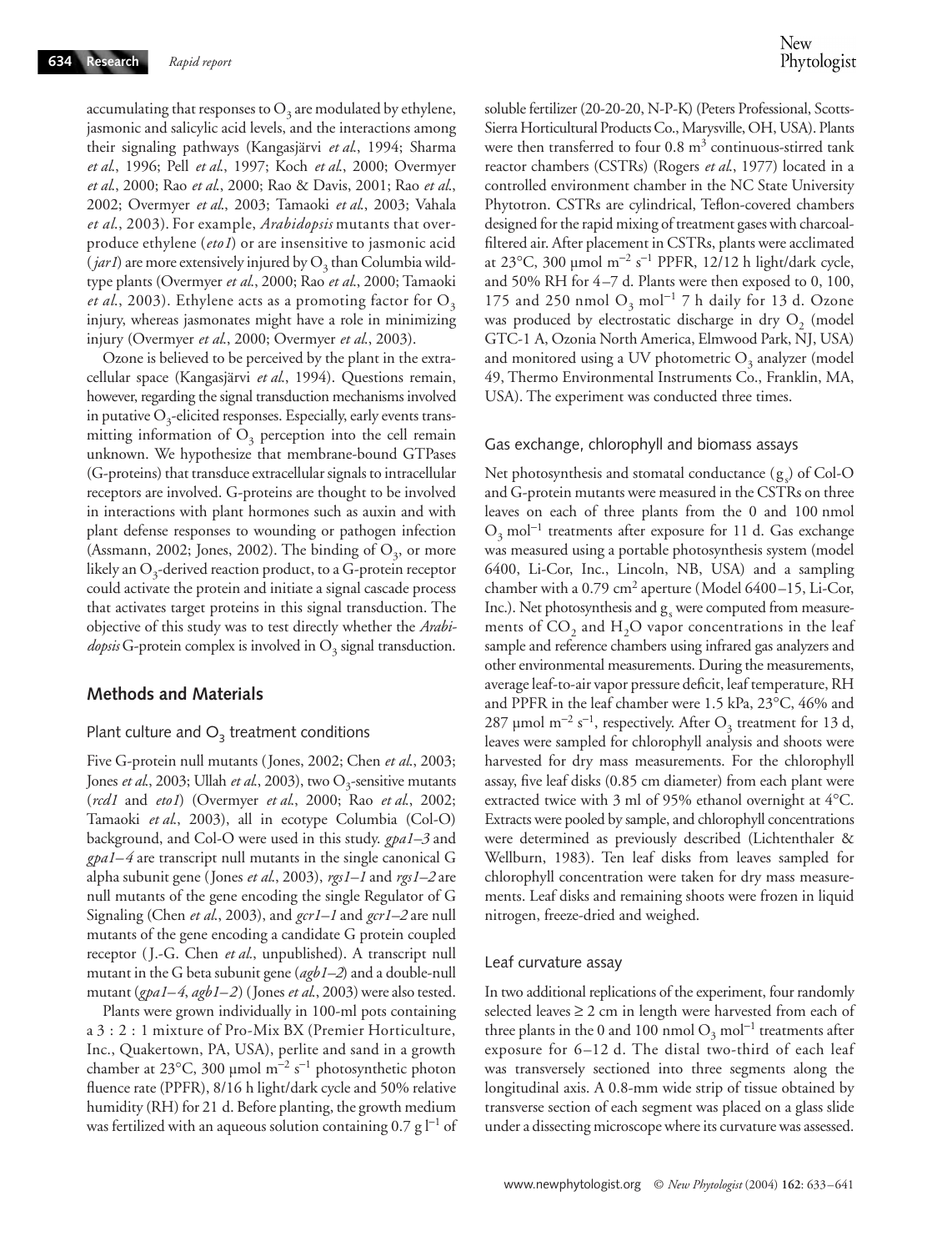

**Fig. 1** Leaf curvature was determined as the ratio of leaf width (W<sub>u</sub>) (length of red line) to total leaf width ( $W_T$ ) (length of hand-traced, dashed red line). Leaf widths were measured on enlarged digital images of transverse leaf sections. Leaf sections from Col-O plants treated with either 0 (air control) or 100 nmol  $O_3$  mol<sup>−1</sup> (100  $O_3$ ) 7 h daily for 12 d are shown. Leaf curvature ratios ( $W_1 : W_T$ ) for air control = 0.89 and for 100  $O_3 = 0.47$ .

Curvature was determined by photographing each fresh section from the side followed by measurements of enlarged images using a digital take-off tool. The width of the leaf in crosssection ( $W_{I}$ ) was divided by the total width ( $W_{T}$ ) of the leaf to obtain a ratio that varied from 1 for a flat leaf to 0.5 for a highly curled leaf (Fig. 1).  $W_T$  in Fig. 1 is indicated by the red hand tracings of the two leaves shown. Leaf section curvature was not observed to change following sectioning, careful placement on the slide or during image acquisition on the illuminated microscope stage. While there are many methods to quantify leaf curvature, this method was chosen because it is sensitive in the low curvature range and is rapid.

## Statistical analysis

The experiment was conducted three times in a randomized complete block design. Each time, three to four plants of each line were exposed to the various  $O_3$  treatments. A Log. transformation was applied to the chlorophyll and aerial dry mass data before statistical analysis. Treatment effects and means were estimated using a split-plot model in which chambers constituted the whole-plot and genotype was the within-plot factor (SAS Proc Mixed) (Littell *et al*., 1996). Means were considered significantly different if *P* ≤ 0.05, and marginally significantly different if  $P \leq 0.1$ .

## **Results**

## Leaf curvature

After treatment with 100 or 175 nmol O<sub>3</sub> mol<sup>-1</sup> for 5–6 d, leaf morphology differed among genotypes. As shown in Fig. 2(a), wild type leaves respond to  $O<sub>3</sub>$  by displaying epinastic growth, that is severe lateral down curling and infolding of leaf margins along the longitudinal axis. As shown in Fig. 1, the typical curvature ratio for control Col-O leaves is 0.89 and after  $O_3$  treatment the curvature ratio is dramatically reduced. However, *g pa1* single and the *gpa1–4*, *agb1–2* double mutant leaves did not display leaf curvature (Fig. 2b, Table 1). Leaf curling in *agb1–2* plants was variable. Visible foliar injury was absent in all genotypes in the 100 nmol  $O_3$  mol<sup>-1</sup> treatment except for the O<sub>3</sub>-hypersensitive mutants, *rcd1* and *eto1* plants (Fig. 3). The *rcd1* and *eto1* plants exhibited leaf curling (Table 1), chlorosis and necrotic lesions in the 100 nmol  $O_3$  mol<sup>-1</sup> treatment that increased in severity with increasing  $O<sub>3</sub>$  concentrations. All genotypes, however, exhibited chlorotic lesions and necrosis after treatment with 250 nmol  $O_3$  mol<sup>-1</sup> (Fig. 3). Plants in the control treatment showed only minor leaf curling and no chlorosis or necrosis.

## Gas exchange, chlorophyll, leaf mass per unit area and shoot biomass assays

Net photosynthesis in Col-O was suppressed by 60% by 100 nmol  $O_3$  mol<sup>-1</sup> after exposure for 11 d (Table 2). However, there was no statistically significant  $O<sub>3</sub>$  effect on net photosynthesis among the G-protein mutants. Stomatal conductance among the controls averaged  $315 \pm 131$  (SD) mmol H<sub>2</sub>O m<sup>-2</sup> s <sup>−</sup><sup>1</sup> after treatment for 11 d. There was no indication of significant inherent differences in g<sub>s</sub> among genotypes under control conditions (*P* > 0.1). Stomatal conductance was lower in all genotypes following treatment with 100 nmol  $O_3$  mol<sup>-1</sup> for 11 d although the differences were statistically significant only for the *g pa1–4*, *agb1–2* and the double mutant lines (Table 3).

Leaf chlorophyll concentrations were not strongly altered by the 100 and 175 nmol mol<sup>-1</sup> O<sub>3</sub> treatments (Table 3). Chlorophyll concentration in the highest  $O<sub>3</sub>$  treatment was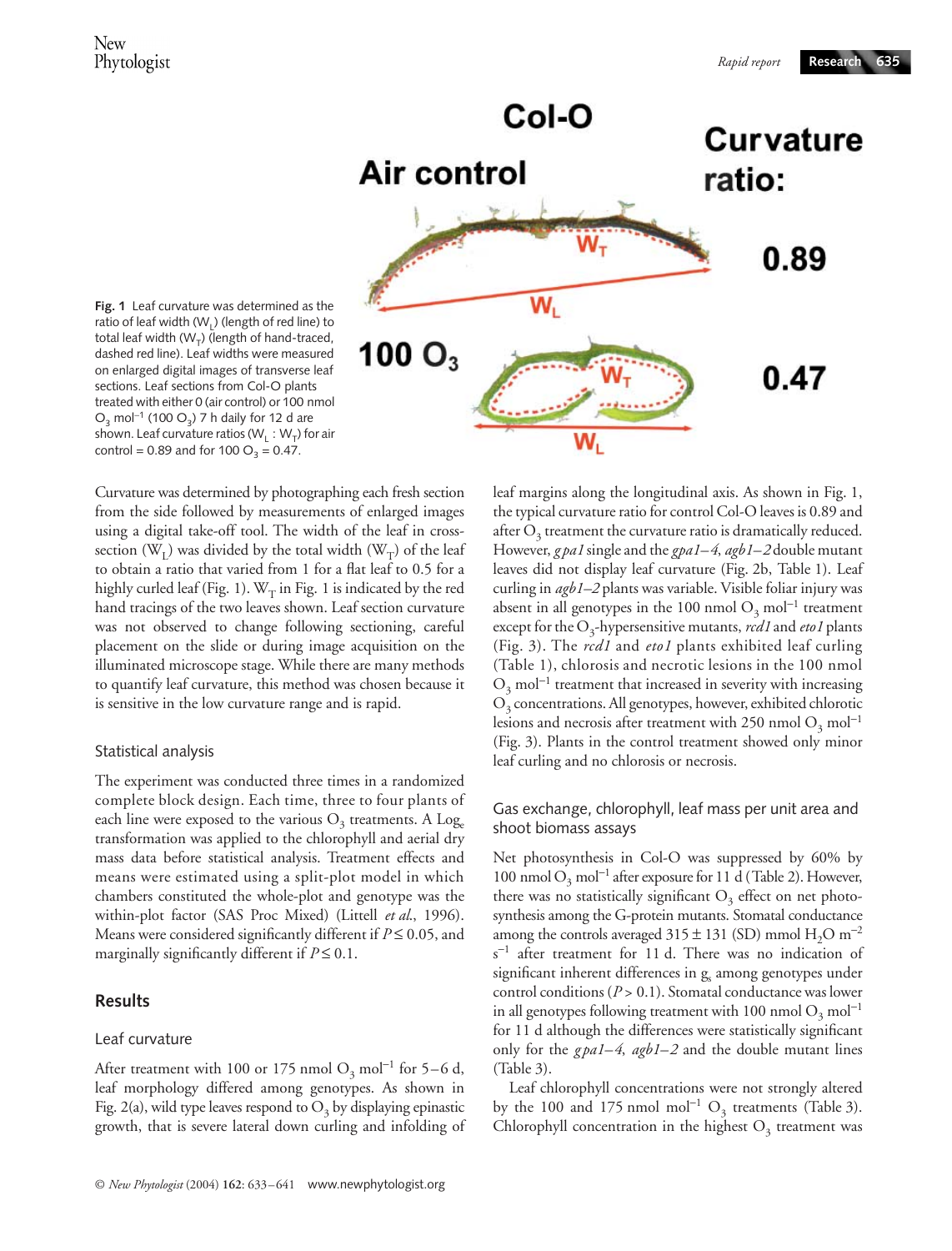

gpa1-3 gpa1-4 agb1-2 gpa1-4, gcr1-1 gcr1-2 rgs1-1 rgs1-2  $aqb1-2$ 

**Fig. 2** The *Arabidopsis* heterotrimeric G protein complex is required for  $O<sub>3</sub>$ -induced leaf curling. (a) Example of leaf curling after treatment of Col-O plants with 100 nmol O<sub>3</sub> mol<sup>-1</sup> 7 h daily for 6 d. (b) Leaves from the indicated *Arabidopsis* mutants after treatment with 0 or 100 nmol  $O_3$  mol<sup>-1</sup> (100 O<sub>2</sub>) 7 h daily for 12 d. Adaxial and abaxial views are indicated.

significantly lower in the *agb1–2*, *gcr1–2* and *rgs1–1* genotypes. The two O<sub>3</sub>-hypersensitive mutants, *rcd1* and *eto1*, displayed the greatest  $O_3$ -induced reductions in chlorophyll concentration compared with wild type plants. In *rcd1*, there was insufficient tissue available for sampling in the 175 and 250 nmol mol<sup>−</sup><sup>1</sup> treatments.

Leaf mass per unit leaf area decreased in Col-O, *gcr1*, and  $rgs1$  lines with increasing  $O<sub>3</sub>$  treatment concentrations (Table 3). However, it did not decrease in response to  $O_3$  in the  $gpat$  lines. In *agb1–2* and the double mutant, leaf mass per unit area was lower in the highest  $O_3$  treatment, although the effect was only statistically significant for *agb1–2.*

Average aerial tissue dry mass values were all lower in the elevated  $O_3$  treatments after 13 d compared with the air controls, although the magnitude of the treatment effects varied among genotypes (Table 3). This parameter did not prove to be a robust indicator for distinguishing differences in  $O_3$  sensitivity.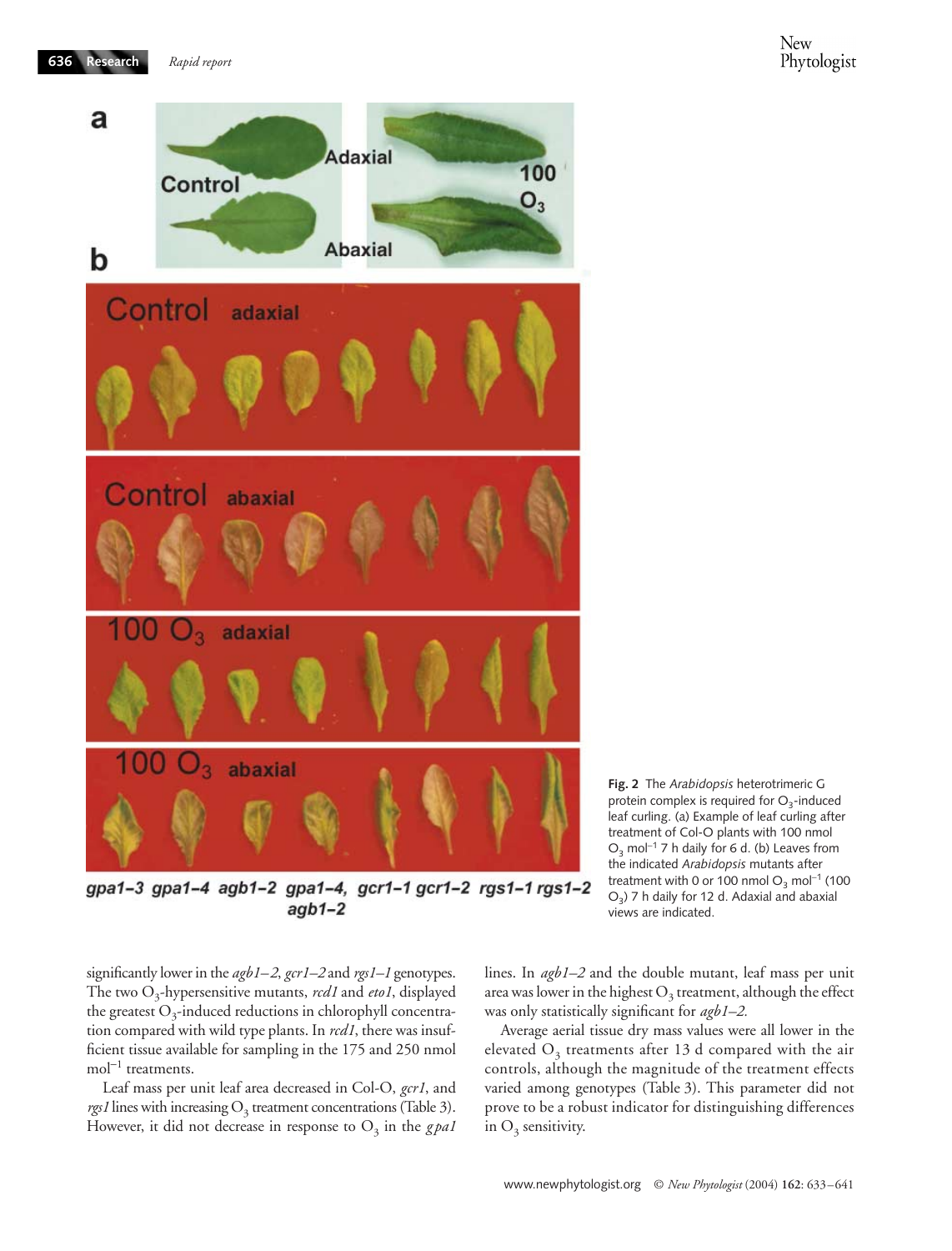

**Fig. 3** Ozone induces vegetative damage that is independent of a heterotrimeric G protein complex. Representative *Arabidopsis* Col-O, and indicated mutants after treatment with 0, 100, 175 or 250 nmol O<sub>3</sub> mol<sup>-1</sup> 7 h daily for 12 d.

## **Discussion**

In this study, we found that two G-protein  $\alpha$  null mutants (*g pa1–3* and *g pa1–4*) and the double null mutant (*g pa1–4*,  $agb1-2$ ) responded differently to  $O<sub>3</sub>$  compared with Col-O and *gcr1*, *rgs1*, *rcd1* and *eto1* mutant plants. The major difference

among genotypes was the lack of leaf curling in the *g pa1* lines in response to  $O_3$  compared with the other genotypes.

The *gcr1* mutants used in this study did not result in attenuated  $O_3$ -induced leaf curling responses (Table 1). This clearly demonstrates that GCR1 is not involved in  $O<sub>3</sub>$  responses and implies that another pathway leading to G-protein activation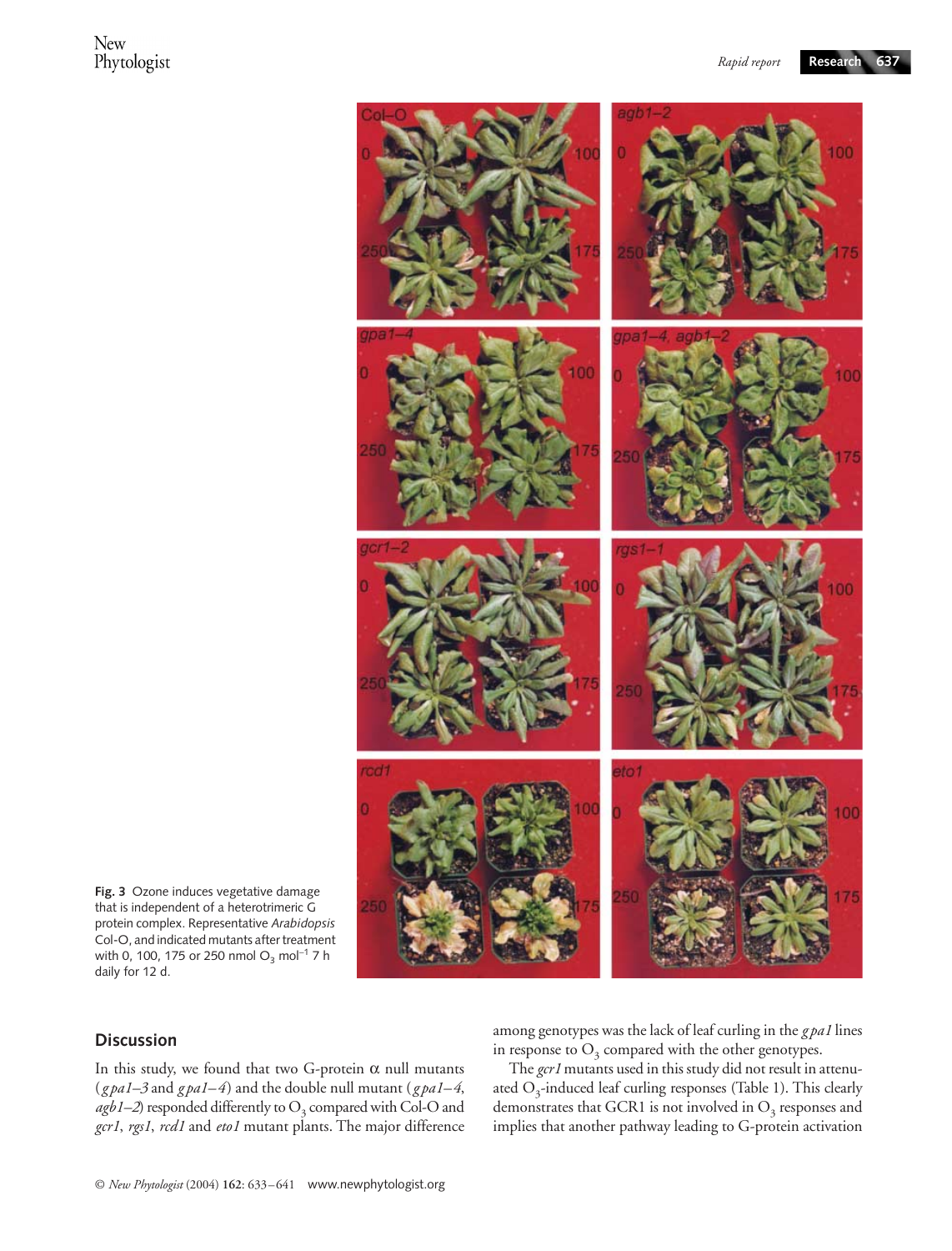**Table 1** Leaf curvature ratio of Col-O, G-protein mutants, *rcd1* and *eto1* plants following treatment with 0 and 100 nmol  $O_3$  mol<sup>-1</sup> 7 h daily for 12 d. Leaf curvature was evaluated by the ratio of curled leaf width to total leaf width (see Fig. 1)

| Genotype            | $O3$ treatment<br>(nmol mol <sup>-1</sup> ) | Curvature ratio     |
|---------------------|---------------------------------------------|---------------------|
| Col-O               | $\Omega$                                    | $0.81 \pm 0.06$     |
|                     | 100                                         | $0.67 \pm 0.06$ t   |
| $gpa1-3$            | $\Omega$                                    | $0.85 \pm 0.06$     |
|                     | 100                                         | $0.77 \pm 0.06$     |
| $gpa1-4$            | $\Omega$                                    | $0.88 \pm 0.06$     |
|                     | 100                                         | $0.82 \pm 0.06$     |
| $agb1-2$            | $\Omega$                                    | $0.75 \pm 0.03$     |
|                     | 100                                         | $0.66 \pm 0.03*$    |
| $gpa1-4$ , $agb1-2$ | $\Omega$                                    | $0.76 \pm 0.03$     |
|                     | 100                                         | $0.82 \pm 0.03$     |
| $gcr1-1$            | $\Omega$                                    | $0.80 \pm 0.03$     |
|                     | 100                                         | $0.58 \pm 0.03$ *** |
| $gcr1-2$            | $\Omega$                                    | $0.82 \pm 0.03$     |
|                     | 100                                         | $0.70 \pm 0.03$ **  |
| $rgs1-1$            | $\Omega$                                    | $0.78 \pm 0.03$     |
|                     | 100                                         | $0.68 \pm 0.03*$    |
| $rgs1-2$            | $\Omega$                                    | $0.76 \pm 0.03$     |
|                     | 100                                         | $0.54 \pm 0.03$ *** |
| $rcd1-1$            | $\Omega$                                    | $0.87 \pm 0.03$     |
|                     | 100                                         | $0.59 \pm 0.04***$  |
| eto1                | $\Omega$                                    | $0.84 \pm 0.04$     |
|                     | 100                                         | $0.65 \pm 0.04***$  |

Values shown are means  $\pm$  SE Significant  $O_3$  effects within genotype are indicated as *P* ≤ 0.1 (†), ≤ 0.05 (\*), ≤ 0.01 (\*\*), ≤ (\*\*\*). A value of 1 indicates a flat leaf while a value of 0.5 represents a severely epinastic leaf.

is at work in  $O_3$ -exposed plants. Currently the number of Gprotein coupled receptors is unknown (Jones, 2002). Thus one of the unknown receptors may be involved in  $O_3$  responses. Alternatively, a receptor independent pathway for G-protein activation has been suggested in plants (Jones, 2002).

Leaf curling in response to  $O_3$  was noted in a previous study with Col-O (Sharma & Davis, 1994). Sharma & Davis (1994) suggested that leaf curling was related to enhanced ethylene production. Increased ethylene production has been associated with  $O<sub>3</sub>$  sensitivity in plants in previous studies (Tingey *et al*., 1976; Tamaoki *et al*., 2003). The *eto1* plants, which exhibit enhanced ethylene production, showed leaf curling, foliar injury and suppressed biomass that increased in severity with the  $O<sub>3</sub>$  concentrations. Based on a variety of experiments with different *Arabidopsis* lines including *eto1*, Tamaoki *et al*. (2003) concluded that ethylene-induced responses were primarily responsible for enhanced  $O<sub>3</sub>$  sensitivity. Ethylene responses may be modulated by salicylic acid concentrations (Rao *et al*., 2002).

Chlorophyll, leaf mass per unit area and aerial dry mass measurements also indicated that G-protein  $\alpha$  mutants were affected less by  $O_3$  compared with the other genotypes. Chlorophyll concentration and leaf mass per area typically decrease in response to  $O_3$  in cotton (*Gossypium hirsutum* L.) and soybean [*Glycine max* (L.) Merr.] leaves chronically exposed to O<sub>3</sub> (Booker, 2000; Morgan et al., 2003). Decreased chlorophyll concentration is an often-used measure of  $O_3$  injury (Knudson *et al*., 1977). Decreased leaf mass per unit area is associated with  $O_3$ -related decreases in net photosynthesis, C assimilation and starch accumulation (Miller, 1988; Morgan *et al*., 2003). The types of injury responses observed here for

| Genotype            | $O3$ treatment<br>(nmol mol <sup>-1</sup> ) | Net photosynthesis<br>(µmol CO <sub>2</sub> m <sup>-2</sup> s <sup>-1</sup> ) | $g_{s}$<br>(mmol H <sub>2</sub> O m <sup>-2</sup> s <sup>-1</sup> ) |
|---------------------|---------------------------------------------|-------------------------------------------------------------------------------|---------------------------------------------------------------------|
| Col-O               | 0                                           | $3.5 \pm 0.6$                                                                 | $311 \pm 48$                                                        |
|                     | 100                                         | $1.4 \pm 0.6$ **                                                              | $238 \pm 50$                                                        |
| $gpa1-3$            | 0                                           | $3.1 \pm 0.7$                                                                 | $238 \pm 56$                                                        |
|                     | 100                                         | $2.2 \pm 0.7$                                                                 | $209 \pm 63$                                                        |
| $gpa1-4$            | 0                                           | $2.9 + 0.6$                                                                   | $303 \pm 45$                                                        |
|                     | 100                                         | $1.8 \pm 0.6$                                                                 | $191 \pm 50$ t                                                      |
| $a$ gb1-2           | 0                                           | $2.7 \pm 0.6$                                                                 | $431 \pm 48$                                                        |
|                     | 100                                         | $2.8 \pm 0.6$                                                                 | $233 \pm 50**$                                                      |
| $gpa1-4$ , $agb1-2$ | 0                                           | $1.8 \pm 0.9$                                                                 | $494 \pm 79$                                                        |
|                     | 100                                         | $2.3 \pm 0.9$                                                                 | $287 + 75$ <sup>+</sup>                                             |
| $gcr1-1$            | 0                                           | $3.5 \pm 0.9$                                                                 | $245 \pm 79$                                                        |
|                     | 100                                         | $2.9 \pm 1.0$                                                                 | $144 \pm 86$                                                        |
| $gcr1-2$            | 0                                           | $2.8 \pm 0.9$                                                                 | $237 + 79$                                                          |
|                     | 100                                         | nd                                                                            | nd                                                                  |
| $rgs1-1$            | 0                                           | $2.9 \pm 0.7$                                                                 | $286 \pm 58$                                                        |
|                     | 100                                         | $2.5 \pm 0.7$                                                                 | $250 \pm 79$                                                        |
| $rgs1-2$            | 0                                           | $2.9 \pm 0.9$                                                                 | $255 \pm 80$                                                        |
|                     | 100                                         | $1.7 \pm 1.0$                                                                 | $156 \pm 86$                                                        |
|                     |                                             |                                                                               |                                                                     |

**Table 2** Net photosynthesis and stomatal conductance  $(g_s)$  of Col-O and G-protein null mutants following treatment with 0 and 100 nmol O<sub>3</sub> mol<sup>-1</sup> 7 h daily for 11 d

Values shown are means  $\pm$  SE. Significant O<sub>3</sub> effects within genotype are indicated as  $P \le 0.1$ (†), ≤ 0.05 (\*), ≤ 0.01 (\*\*), ≤ 0.001 (\*\*\*); nd – not determined.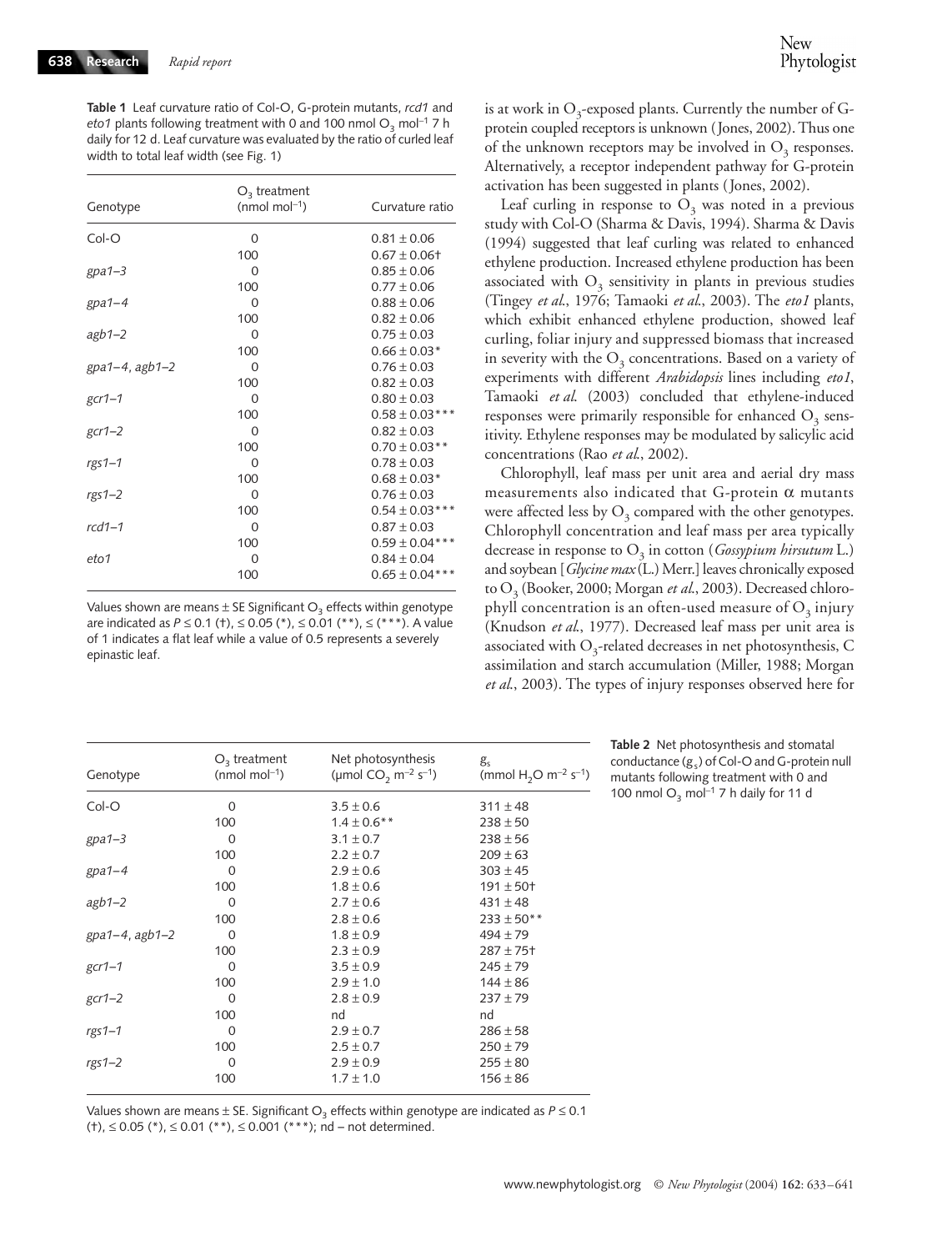**Table 3** Leaf chlorophyll concentration, leaf mass per unit area and shoot dry mass of Col-O, G-protein, *rcd1* and *eto1* mutants following treatment with 0–250 nmol O<sub>3</sub> mol<sup>-1</sup> 7 h daily for 13 d

| Genotype       | $O3$ treatment<br>(nmol mol <sup>-1</sup> ) | Chlorophyll<br>( $\mu$ g cm <sup>-2</sup> ) | Leaf mass per area<br>( $mg \, cm^{-2}$ ) | Dry mass<br>(mg per plant) | Dry mass relative to air control<br>$(\% )$ |
|----------------|---------------------------------------------|---------------------------------------------|-------------------------------------------|----------------------------|---------------------------------------------|
| Col-O          | $\boldsymbol{0}$                            | $20.6 \pm 4.4$                              | $2.5 \pm 0.4$                             | $238 \pm 35$               | 100                                         |
|                | 100                                         | $21.6 \pm 4.3$                              | $2.3 \pm 0.3$                             | $274 \pm 37$               | 115                                         |
|                | 175                                         | $17.7 \pm 4.2$                              | $1.7 \pm 0.3$                             | $189 \pm 32$               | 79                                          |
|                | 250                                         | $16.6 \pm 3.8$                              | $1.7 \pm 0.3$                             | $200 \pm 33$               | 84                                          |
| $gpa1-3$       | $\mathsf{O}\xspace$                         | $22.2 \pm 5.0$                              | $2.6 \pm 0.5$                             | $399 \pm 65$               | 100                                         |
|                | 100                                         | $19.7 \pm 4.5$                              | $2.4 \pm 0.4$                             | $379 \pm 62$               | 95                                          |
|                | 175                                         | $29.5 \pm 9.2$                              | $2.6 \pm 0.8$                             | $385 \pm 94$               | 96                                          |
|                | 250                                         | $25.8 \pm 8.0$                              | $2.8 \pm 0.8$                             | $294 \pm 72$               | 74                                          |
| $gpa1-4$       | $\mathsf{O}\xspace$                         | $20.0 \pm 3.9$                              | $2.2 \pm 0.3$                             | $372 \pm 49$               | 100                                         |
|                | 100                                         | $26.4 \pm 5.2$                              | $2.5 \pm 0.4$                             | $347 \pm 46$               | 93                                          |
|                | 175                                         | $31.3 \pm 7.2*$                             | $2.6 \pm 0.5$                             | $314 \pm 52$               | 84                                          |
|                | 250                                         | $21.4 \pm 4.9$                              | $2.2 \pm 0.4$                             | $276 \pm 45$               | 74                                          |
| $agb1-2$       | $\mathsf{O}\xspace$                         | $21.3 \pm 4.2$                              | $2.3 \pm 0.4$                             | $343 \pm 46$               | 100                                         |
|                | 100                                         | $23.8 \pm 4.7$                              | $2.4 \pm 0.4$                             | $269 \pm 36$               | 78                                          |
|                | 175                                         | $27.4 \pm 6.3$                              | $2.4 \pm 0.4$                             | $269 \pm 44$               | 78                                          |
|                | 250                                         | $13.7 \pm 3.1*$                             | $1.4 \pm 0.3*$                            | $242 \pm 40$ t             | 70                                          |
| gpa1-4, agb1-2 | $\mathsf{O}\xspace$                         | $17.8 \pm 3.9$                              | $2.2 \pm 0.4$                             | $324 \pm 51$               | 100                                         |
|                | 100                                         | $26.8 \pm 5.9$ +                            | $2.5 \pm 0.4$                             | $280 \pm 44$               | 86                                          |
|                | 175                                         | $23.5 \pm 6.7$                              | $1.8 \pm 0.5$                             | $233 \pm 52$               | 72                                          |
|                | 250                                         | $14.8 \pm 4.2$                              | $1.5 \pm 0.4$                             | $224 \pm 50$               | 69                                          |
| $gcr1-1$       | $\mathsf{O}\xspace$                         | $18.6 \pm 3.7$                              | $2.6 \pm 0.4$                             | $367 \pm 49$               | 100                                         |
|                | 100                                         | $26.2 \pm 5.2$ +                            | $2.6 \pm 0.4$                             | $297 \pm 40$               | 81                                          |
|                | 175                                         | $18.7 \pm 4.3$                              | $2.0 \pm 0.4$                             | $288 \pm 47$               | 78                                          |
|                | 250                                         | $15.3 \pm 3.5$                              | $1.8 \pm 0.3$                             | $290 \pm 48$               | 79                                          |
| $gcr1-2$       | $\mathsf{O}\xspace$                         | $24.5 \pm 7.6$                              | $3.4 \pm 1.0$                             | $413 \pm 101$              | 100                                         |
|                | 100                                         | $29.5 \pm 9.1$                              | $2.8 \pm 0.8$                             | $300 \pm 73$               | 73                                          |
|                | 175                                         | $22.8 \pm 7.1$                              | $2.8 \pm 0.8$                             | $369 \pm 90$               | 89                                          |
|                | 250                                         | $9.1 \pm 2.8$ **                            | $1.1 \pm 0.3$ **                          | $162 \pm 39**$             | 39                                          |
| $rgs1-1$       | $\mathsf{O}\xspace$                         | $23.3 \pm 4.6$                              | $2.8 \pm 0.4$                             | $329 \pm 44$               | 100                                         |
|                | 100                                         | $27.8 \pm 5.5$                              | $2.6 \pm 0.4$                             | $342 \pm 46$               | 104                                         |
|                | 175                                         | $18.2 \pm 4.2$                              | $1.8 \pm 0.3*$                            | $279 \pm 46$               | 85                                          |
|                | 250                                         | $12.2 \pm 2.8$ **                           | $1.3 \pm 0.2$ **                          | $240 \pm 40$ †             | 73                                          |
| $rgs1-2$       | $\boldsymbol{0}$                            | $23.5 \pm 4.6$                              | $3.1 \pm 0.4$                             | $357 \pm 48$               | 100                                         |
|                | 100                                         | $20.4 \pm 4.0$                              | $2.0 \pm 0.3*$                            | $247 \pm 33*$              | 69                                          |
|                | 175                                         | $16.1 \pm 3.7$                              | $2.1 \pm 0.4$                             | $228 \pm 37*$              | 64                                          |
|                | 250                                         | $18.1 \pm 4.1$                              | $1.8 \pm 0.3*$                            | $216 \pm 36***$            | 60                                          |
| $rcd1-1$       | $\mathsf{O}\xspace$                         | $15.7 \pm 3.6$                              | $1.3 \pm 0.2$                             | $148 \pm 24$               | 100                                         |
|                | 100                                         | $7.3 \pm 1.7***$                            | $0.7 \pm 0.1$ **                          | $141 \pm 23$               | 95                                          |
|                | 175                                         | nd                                          | nd                                        | $88 \pm 14*$               | 59                                          |
|                | 250                                         | nd                                          | nd                                        | $82 \pm 14**$              | 55                                          |
| eto1           | $\mathbf 0$                                 | $18.3 \pm 5.2$                              | $1.8 \pm 0.5$                             | $146 \pm 32$               | 100                                         |
|                | 100                                         | $7.9 \pm 2.2$ **                            | $0.9 \pm 0.2$ *                           | $98 \pm 22$                | 67                                          |
|                | 175                                         | $6.9 \pm 2.2$ **                            | $1.1 \pm 0.3 +$                           | $56 \pm 13***$             | 38                                          |
|                | 250                                         | $5.8 \pm 1.8***$                            | $1.0 \pm 0.3 +$                           | $50 \pm 11***$             | 34                                          |

Values shown are means ± SE. Significant O<sub>3</sub> effects within genotype are indicated as  $P \le 0.1$  (†),  $\le 0.05$  (\*),  $\le 0.01$  (\*\*),  $\le 0.001$  (\*\*\*); nd – not determined. Dry mass data for the elevated O<sub>3</sub> treatments were also normalized to the 0 nmol O<sub>3</sub> mol<sup>−1</sup> treatment (air control) for each genotype.

*Arabidopsis* were similar to those caused by ambient  $O_3$  pollution, and were distinct from the widespread loss of cellular integrity, wilting and massive necrosis that can occur with acute  $O_3$  treatments.

Measurements of  $g_s$  indicated that  $O_3$  uptake was not substantially different among genotypes under control conditions. Stomatal conductances were lower after treatment with

100 nmol  $O_3$  mol<sup>-1</sup> for 11 d, but g<sub>s</sub> rates were still similar among  $O_3$ -treated genotypes. Also, the relative decreases in  $g_s$ in O<sub>3</sub>-treated *gpa1–4*, *agb1–2* and *gpa1–4*, *agb1–2* lines were similar to *gcr1–1* and *rgs1–2* lines. However, leaf curling did not occur in the *g pa1* lines while it did in the *gcr1–1* and *rgs1– 2* lines. Leaf curling also occurred in Col-O plants that had conductances similar to the *g pa1* lines. Therefore, differential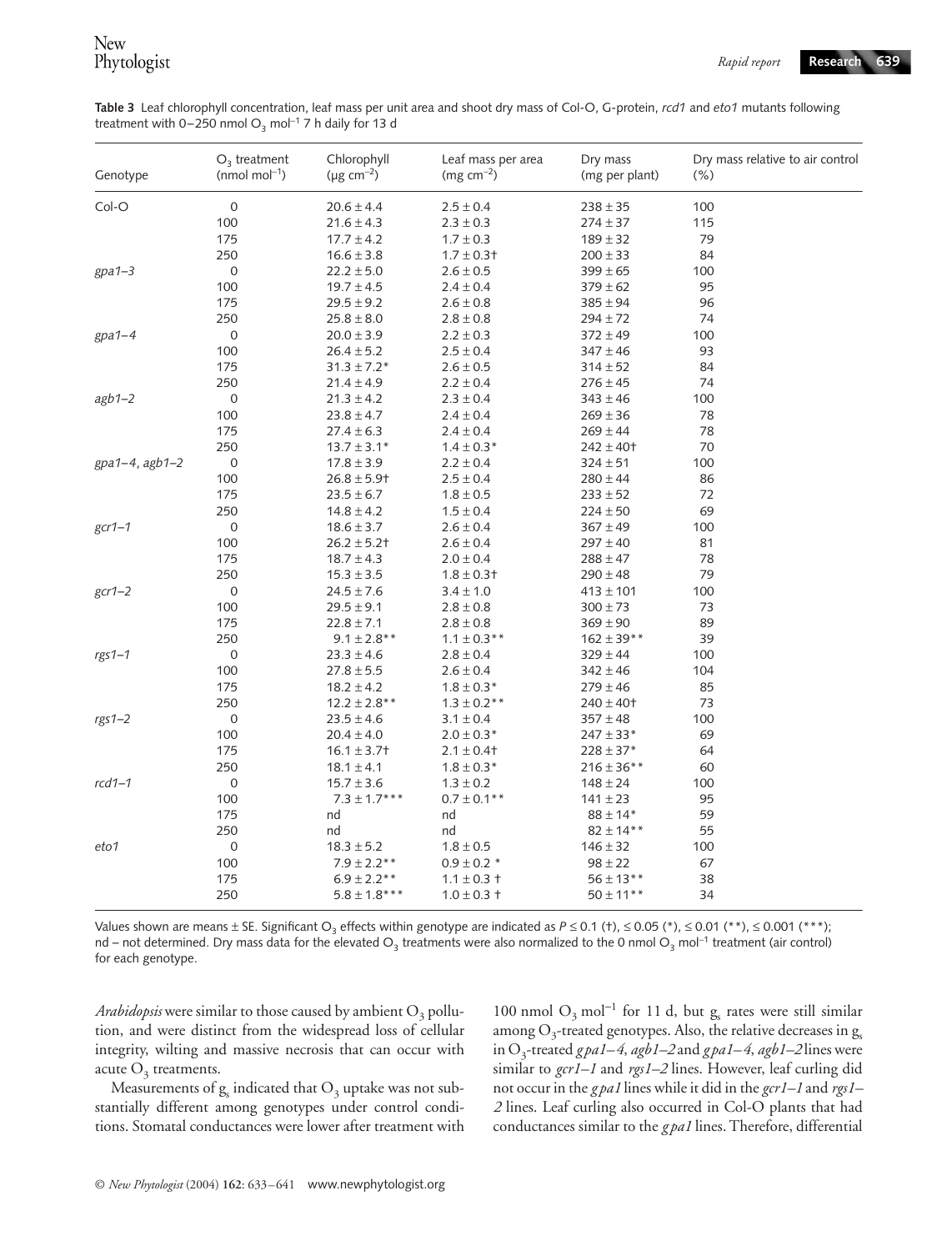responses among genotypes to the  $O_3$  treatments were likely not due to differences in  $O_3$  flux.

It is possible that pleotropic effects of the mutation on cell structure might be involved in the lack of  $O<sub>3</sub>$  responses. Specifically, gpa1 mutants have reduced cell divisions and increased cell expansion. These or other related changes might physically limit the ability of the leaves to curl. However, when exposed to short, very high episodes of O<sub>3</sub> (> 300 nmol mol<sup>-1</sup>), which cause lesions on wild type plants,  $gpd-1$  remained  $O<sub>3</sub>$  tolerant (K. Overmyer, unpublished). The induction of cell death by  $O_3$  is not subject to the same restrictions that changes in cell structure may impose on the leaf curling phenotype. This suggests the results seen in this paper are due to altered perception of  $O<sub>3</sub>$  or one of its downstream signals and cannot be attributed simply to general pleotropic effects.

Results from this study suggest, for the first time, that G-proteins are involved in the transduction of  $O_3$ -derived signals. This departs from the general view that  $O_3$  action is mainly through its toxicity. While  $O<sub>3</sub>$  toxicity does occur, evidence for  $O_3$ -related signal transduction can now be genetically dissected from its toxicity. Furthermore, these results evoke parallels between  $O_3$ -induced and pathogen-induced responses, a topic that has received much attention (Kangasjärvi *et al*., 1994; Pell *et al*., 1997; Sharma & Davis, 1997; Sandermann, 1998; Overmyer *et al*., 2000; Rao & Davis, 2001). Both pathogens and  $O_3$  induce plant AOS production, which is preceded and regulated by plasma membrane ion fluxes and membrane-bound oxidases such as NAD(P)H oxidase (Rao & Davis, 2001). In response to pathogens, G-proteins have a demonstrated role regulating Ca<sup>++</sup> influx, H<sup>+</sup>-influx (Xing *et al*., 1997; Aharon *et al*., 1998).Results presented in this study are consistent with a role for G-proteins as an early signaling link relaying information into the cell from the extracellular site of  $O_3$  perception. However, further studies will be required to show if G-proteins have such a direct role in  $O_3$ signal transduction. Alternate explanations can also be found. G-proteins have been shown to modulate, via both direct and indirect mechanisms, the sensitivities of plants to multiple hormones (Jones, 2002). Given the demonstrated role of interactions between hormones such as ethylene, jasmonate, and ABA in the expression of  $O_3$  responses (Overmyer *et al.*, 2003), it is possible that G-proteins modulate  $O_3$  responses via their roles in hormone signal transduction. These facts notwithstanding, there was a positive correlation between the lack of a G-protein alpha subunit and decreased  $O_3$  sensitivity. Our results suggest that a heterotrimeric G protein is critically involved in the expression of  $O_3$  effects in plants.

#### **Acknowledgements**

We would like to thank Jeff Barton, Mike Durham, Barbara Jones and Renee Tucker for their technical assistance with study. This work was supported by grants from the NIGMS and NSF to A.M.J. and from the Finnish Academy to K.O.

#### **References**

- **Aharon GS, Gelli A, Snedden WA, Blumwald E. 1998.** Activation of a plant plasma membrane Ca2+ channel by TGa1, a heterotrimeric G protein-subunit homologue. *FEBS Letters* **424**: 17–21.
- **Assmann SM. 2002.** Heterotrimeric and unconventional GTP binding proteins in plant signaling. *Plant Cell* **S14**: S355–S373.
- **Booker FL. 2000.** Influence of carbon dioxide enrichment, ozone and nitrogen fertilization on cotton (*Gossypium hirsutum* L.) leaf and root composition. *Plant, Cell & Environment* **23**: 573–583.
- **Chen J-G, Willard FS, Huang J, Liang J, Chasse SA, Jones AM, Siderovski DP. 2003.** A seven-transmembrane RGS protein that modulates plant cell proliferation. *Science* **301**: 1728–1731.
- **Heck WW, Adams RM, Cure WW, Heagle AS, Heggestad HE, Kohut RJ, Kress LW, Rawlings JO, Taylor OC. 1983.** A reassessment of crop loss from ozone. *Environmental Science and Technology* **17**: 572A–581A.
- **Jones AM. 2002.** G-protein-coupled signaling in *Arabidopsis*. *Current Opinion in Plant Biology* **5**: 402–407.
- **Jones AM, Ecker JR, Chen JG. 2003.** A reevaluation of the role of the heterotrimeric g protein in coupling light responses in *Arabidopsis*. *Plant Physiology* **131**: 1623–1627.
- **Kangasjärvi J, Talvinen J, Utriainen M, Karjalainen R. 1994.** Plant defence systems induced by ozone. *Plant, Cell & Environment* **17**: 783–794.
- **Kanoun M, Goulas P, Basseres A, Biolley JP. 2002.** Ozone-induced oxidation of Rubisco: From an ELISA quantification of carbonyls to putative pathways leading to oxidizing mechanisms. *Functional Plant Biology* **29**: 1357–1363.
- **Knudson LL, Tibbitts TW, Edwards G. 1977.** Measurement of ozone injury by determination of leaf chlorophyll concentration. *Plant Physiology* **60**: 606–608.
- **Koch JR, Creelman RA, Eshita SM, Seskar M, Mullet JE, Davis KR. 2000.**  Ozone sensitivity in hybrid poplar correlates with insensitivity to both salicylic acid and jasmonic acid. The role of programmed cell death in lesion formation. *Plant Physiology* **123**: 487–496.
- **Lichtenthaler HK, Wellburn AR. 1983.** Determinations of total carotenoids and chlorophylls *a* and *b* of leaf extracts in different solvents. *Biochemical Society Transactions* **11**: 591–592.
- **Littell RC, Milliken GA, Stroup WW, Wolfinger RD. 1996.** *SAS System for Mixed Models*. Cary, NC, USA: SAS Institute, Inc.
- **Miller JE. 1988.** Effects on photosynthesis, carbon allocation, and plant growth associated with air pollutant stress. In: Heck WW, Taylor OC, Tingey DT, eds. *Assessment of Crop Loss from Air Pollutants*. London, UK: Elsevier Applied Science, 287–314.
- **Morgan PB, Ainsworth EA, Long SP. 2003.** How does elevated ozone impact soybean? A meta-analysis of photosynthesis, growth and yield. *Plant, Cell & Environment* **26**: 1317–1328.
- **Overmyer K, Brosche M, Kangasjärvi J. 2003.** Reactive oxygen species and hormonal control of cell death. *Trends in Plant Science* **8**: 335–342.
- **Overmyer K, Tuominen H, Kettunen R, Betz C, Langebartels C, Sandermann HJ, Kangasjärvi J. 2000.** Ozone-sensitive Arabidopsis *rcd1* mutant reveals opposite roles for ethylene and jasmonate signaling pathways in regulating superoxide-dependent cell death. *Plant Cell* **12**: 1849–1862.
- **Pell E, Schlagnhaufer CD, Arteca RN. 1997.** Ozone-induced oxidative stress: mechanisms of action and reaction. *Physiologia Plantarum* **100**: 264–273.
- **Prather M, Ehhalt D, Dentener F, Derwent R, Dlugokencky E, Holland E, Isaksen I, Katima J, Kirchhoff V, Matson P, Midgley P, Wang M. 2001.**  Atmospheric chemistry and greenhouse gases. In: Houghton JT, Ding Y, Griggs DJ, Noguer M, van der Linden PJ, Dai X, Maskell K, Johnson CA, eds. *Climate Change 2001: The Scientific Basis*. *Contribution of Working Group I to the Third Assessment Report of the Intergovernmental Panel on Climate Change*. Cambridge, UK: Cambridge University Press, 239–287.
- **Rao MV, Davis KR. 2001.** The physiology of ozone induced cell death. *Planta* **213**: 682–690.